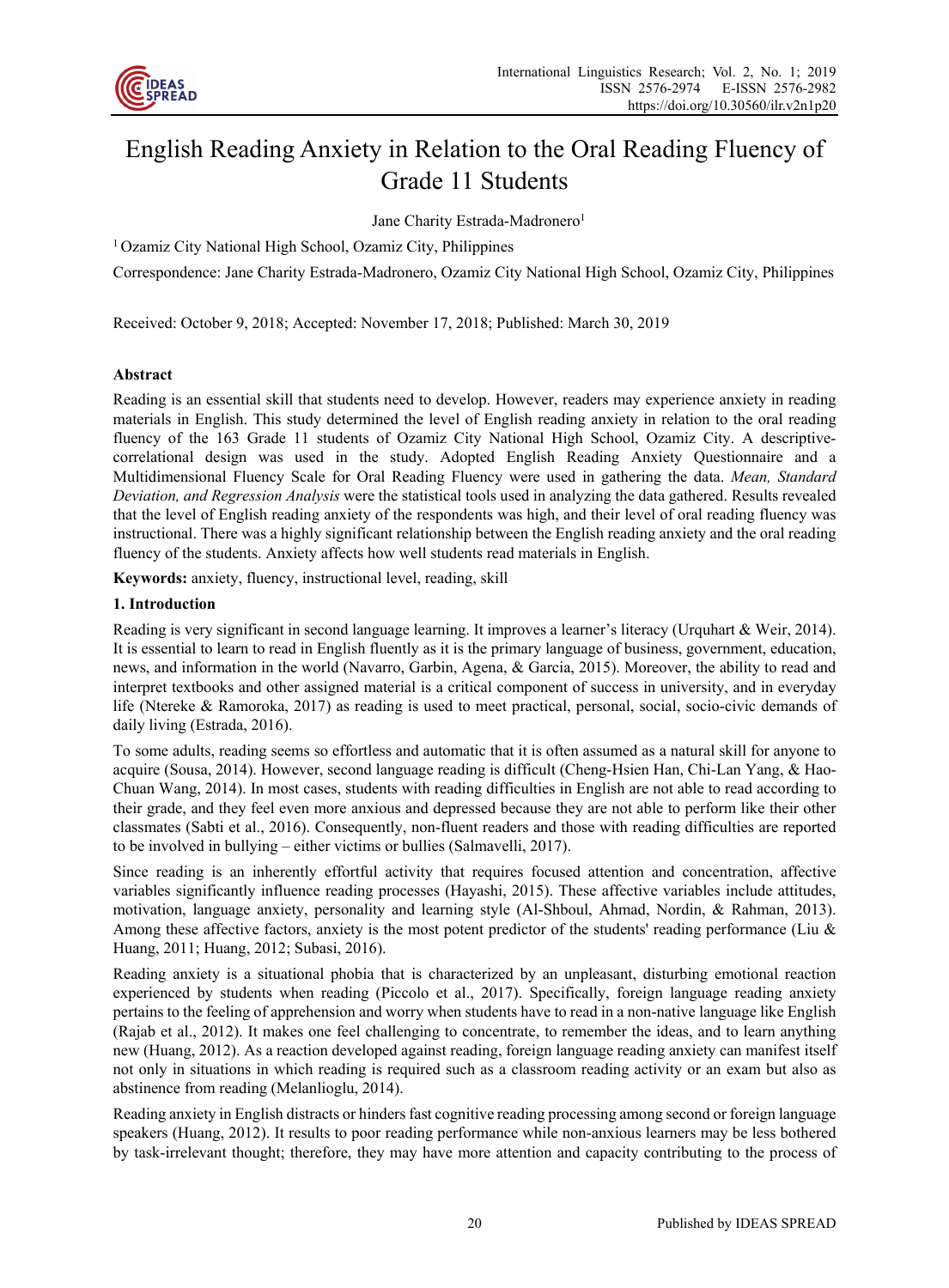reading fluency and comprehension (Mohammadpur & Ghafournia, 2015). Worse, reading anxiety could inhibit not only understanding but the acquisition of the second language (Rajab et al., 2012).

Several studies concerning the causes of anxiety have been conducted. Anxiety can be caused by the reader himself as he is afraid of making errors and worry about reading effects (Muhlis, 2017). It can also be caused by textual factors such that of unknown vocabulary, unfamiliar topic, and foreign culture (Al-Shboul, Ahmad, Nordin, & Rahman, 2013). More importantly, the first source of reading anxiety involves the contribution of the reading environment of the child especially if it feeds negative emotions creating the phobia (Guimba & Alico, 2015).

Foreign language reading anxiety (FLRA) negatively correlates with reading performance (Zhao, Guo & Dynia, 2013). In a study conducted to twenty Iraqi high school students studying EFL in Malaysia, it can be gleaned that students' reading anxiety caused extreme and unsuitable stress, tension and shyness especially on superficial errors in spelling and pronouncing English words (Sabti et al., 2016).

Reading difficulty in adults links to anxiety yet it has not been systematically studied (Meer, Breznitz, & Katzir, 2016). A small number of empirical studies have examined its effects on reading (Subasi, 2016).

Learners who have higher reading anxiety tend to have the lower reading achievement (Tsai, 2013). In a study conducted to 112 junior and senior students in Iran, it indicated that there is a significant negative relationship between FLRA and reading comprehension (Jafarigohar & Behrooznia, 2012). In another study conducted to 100 general English course university students in the same country, there was a negative relationship between the students' reading level and reading anxiety. The more anxious and stressful the readers are, the less skillful they are in reading and in taking reading tests (Mohammadpur & Ghafournia, 2015).

In another study that investigated second language reading anxiety of seventy-two female secondary school students, results revealed significant differences between the levels of reading anxiety reported by students relative to their general area of study (science or arts). They also claimed that language proficiency, specifically knowledge of vocabulary and grammatical rules are the sources of anxiety (Ismail, 2015). In the Philippines, a study conducted to Grade 8 students in Marawi City revealed that a significant negative relationship exists between students' reading anxiety level and reading comprehension performance (Guimba & Alico, 2015).

## **2. Objectives of the Study**

This study determined the English reading anxiety and the oral reading fluency of the Grade 11 students of Ozamiz City National High School, Ozamiz City. The specific objectives were to:

- 1. Determine the level of the students' English reading anxiety;
- 2. Assess the level of students' oral reading fluency; and
- 3. Explore a significant relationship between the students' English reading anxiety and oral reading fluency.

#### **3. Methods**

#### *3.1 Research Design*

This study used the descriptive-correlational design. The descriptive research aims to accurately portray the characteristics of situations, individuals, or groups and the frequency with which certain phenomena occur using statistics to describe and summarize the data. On the other hand, the correlational research explores the interrelationship among variables of interest without any intervention by the researcher (Polit & Hungler, 2013). The design was considered appropriate in assessing the level of English reading anxiety of the students in relation to their oral reading fluency.

#### *3.2 Research Setting*

The research was conducted at the Senior High School Department of Ozamiz City National High School, Ozamiz City. The school is composed of one Secondary School Principal, one Senior High School assistant principal, and twenty teachers. Of the 555 senior high school students, 280 are Grade 11 students, wherein 131 are major in Academic Track while the 149 students are in TVL Track.

OCNHS was established in the year 1952 through the joint efforts of the City Officials, the Division, and the School Personnel. It occupies a part of the school area of 33,593 square meters donated by the Bernad Family through the late city mayor Hon. Fernando T. Bernad. The school which is situated in the heart of the city serves students from all walks of life. Based on land area and student population, it is considered as the biggest public secondary school in Ozamiz City. The school has earned recognition for students and teachers who won in various competitions, not only in the academics but also in the arts and sports, whether at the division, provincial, regional and even national levels.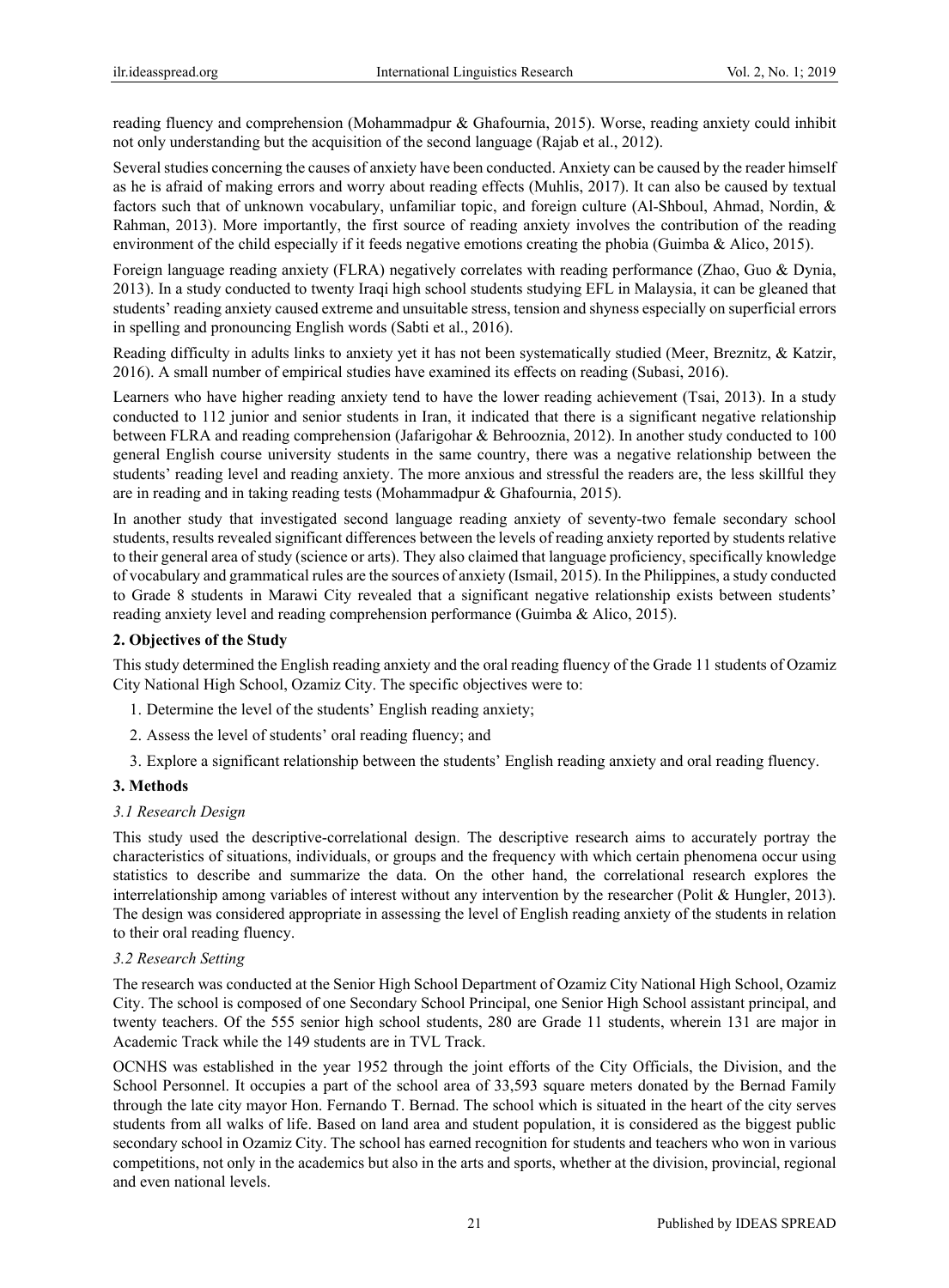# *3.3 Respondents*

There were 280 students enrolled in Grade 11. Using the Raosoft application, a sample of 163 students served as the actual respondents of this study identified through simple random sampling. They students are under the SHS Academic and Technical-Vocational tracks. They have completed the Junior High School but have not yet earned a secondary credential. A total of 76 Academic majors and 87 TVL majors served the respondents of the study.

## *3.4 Instruments*

# **English Reading Anxiety Questionnaire.**

It is an adopted questionnaire by Saito et al. (1999). The instrument measures a language reader's anxiety over reading difficulties in the target language, and students' perception of various aspects of reading. The instrument has twenty items scored on a 4-point Likert scale.

|   | <b>Responses</b>              | Continuum     | Interpretation |
|---|-------------------------------|---------------|----------------|
| 4 | Strongly Agree (SA)           | $3.25 - 4.0$  | Very High (VH) |
|   | Agree $(A)$                   | $2.50 - 3.24$ | High(H)        |
| າ | Disagree $(D)$                | 1.75-2.49     | Low (L)        |
|   | <b>Strongly Disagree (SD)</b> | $1.0 - 1.74$  | Very Low (VL)  |

In determining the level of anxiety of the respondents, the following scale was used:

# Rubric for Oral Reading Fluency

The rubric developed by Rasinski (2004) was used in assessing the students' oral reading fluency as to accuracy, expression and volume, phrasing, smoothness, and pace. The students were given the ratings of "4" as the highest and "1" as the lowest depending on the degree of fluency exhibited by the students during the oral activity conducted. The highest score which the respondents could obtain was sixteen.

In analyzing respondents' oral reading fluency, the following continuum was used:

| <b>Scores</b>  | Continuum     | Interpretation   |
|----------------|---------------|------------------|
| Very High (VH) | $3.25 - 4.0$  | Very Fluent (VF) |
| High(H)        | $2.50 - 3.24$ | Fluent (Ft)      |
| Low (L)        | 1.75-2.49     | Fair $(F)$       |
| Very Low (VL)  | 1.0-1.74      | Poor $(P)$       |

In interpreting the over-all oral reading fluency, the grand score was used and analyzed using the following continuum:

| Continuum       | Interpretation           |
|-----------------|--------------------------|
| $12.01 - 16.00$ | Independent level        |
| $8.01 - 12.00$  | Instructional level      |
| $4.00 - 8.00$   | <b>Frustration level</b> |

# *3.5 Data Collection*

Before the gathering of data started, approval for the conduct of the study was sought from the Dean of the Graduate School of Misamis University. Similarly, permission was sought from the Schools Division Superintendent of Ozamiz City and from the Principal of Ozamiz City National High School. After the approval was obtained, the instrument on Foreign Language Reading Anxiety Questionnaire was administered to the respondents. Afterward, the oral reading activity for the respondents followed. The respondents were called individually in a designated room. Each respondent understood the facets on the rubric before reading orally a text for Grade 11. The reading material was taken from the Reading and Writing textbook for Senior High School. The Flesch Reading Ease Readability Formula was utilized in determining the reading level of the text. Its reading ease, accuracy, and appropriateness regarding the year level were: Flesch-Kincaid reading ease - 55.8% and the grade level - Grade 11.

The researcher and two other English teachers rated the oral reading fluency of each student by using the Multidimensional Fluency Rubric developed by Rasinski (2004). One of the two co- raters is a Master Teacher I handling subjects in the Senior High School while the other is a Teacher III and is teaching Reading and Writing and other core subjects in Grade 11. The former is a holder of master's degree in English while the latter is currently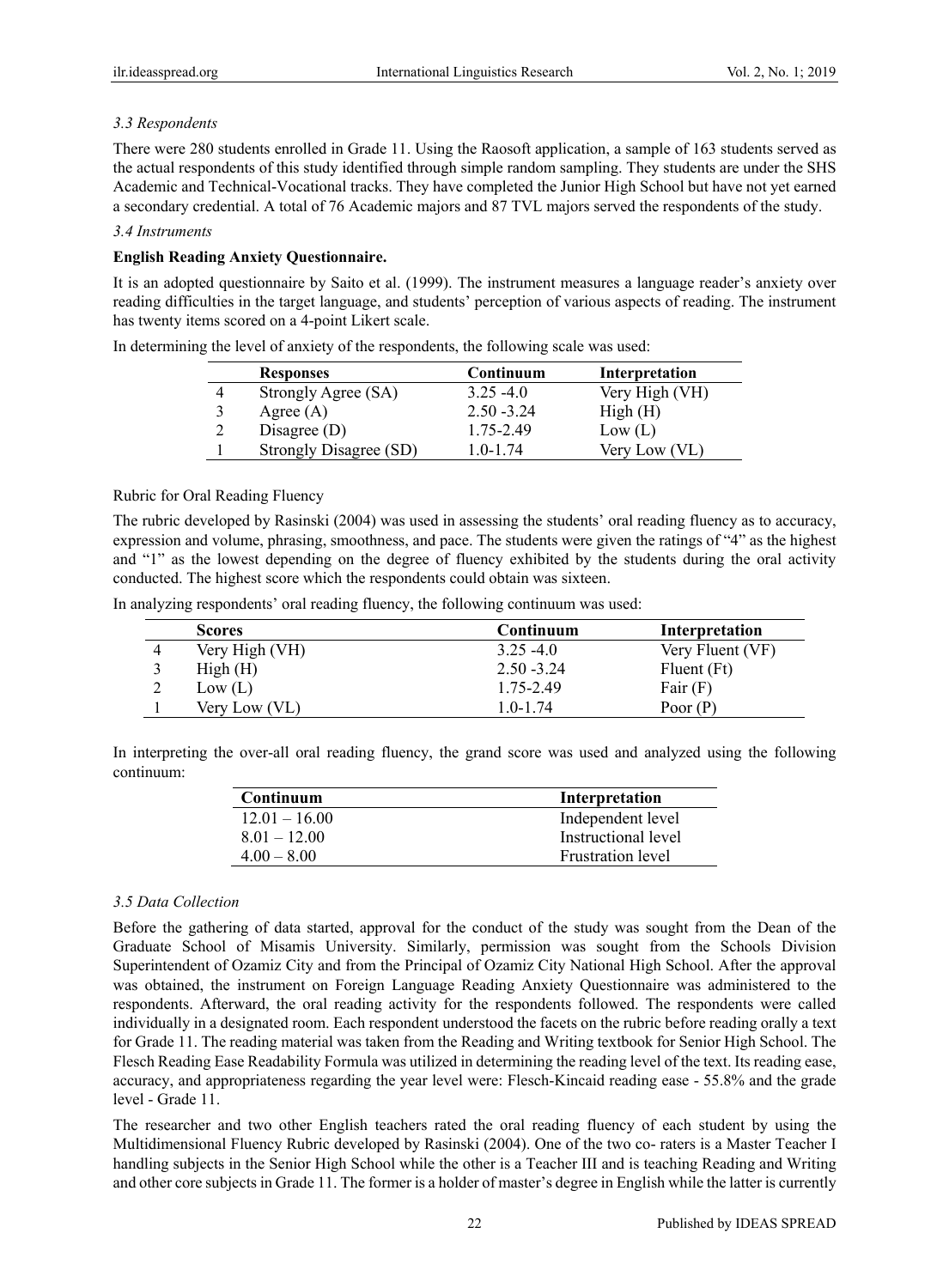finishing her master's degree in English at La Salle University, Ozamiz City. They were both oriented on the nature of the study and the research instruments utilized.

All data were tallied using the Microsoft Excel application and were subjected to statistical computations using the Minitab Software.

# *3.6 Ethical Consideration*

The ten principles of ethical considerations by Bryman and Bell (2007) were complied with in this study. First, the research respondents were not subjected to harm. Respect for the respondents' dignity was prioritized. Full consent was obtained from the students and their parents before the study. Protection of the privacy of research respondents, an adequate level of confidentiality of the research data, and the anonymity of individuals participating in the research were ensured. Moreover, deception and exaggeration about the aims and objectives of the research were also avoided. Affiliations in any forms, sources of funding, as well as any possible conflicts of interest, were declared. Lastly, any communication concerning the research was done with honesty and transparency and any misleading information and representation of primary data findings in a biased way were avoided.

## *3.7 Data Analysis*

The study used the following statistical tools in analyzing the data gathered:

*Mean and Standard Deviation*. These were used in determining the level of the English reading anxiety and the oral reading fluency level among the respondents.

*Regression analysis and Pearson Product Moment Correlation Coefficient*. These were used in exploring the significant relationship between the respondents' English speaking anxiety and oral reading fluency.

## **4. Results and Discussion**

## *4.1 Level of Students' English Reading Anxiety*

The level of students' English reading anxiety was high as evidenced by the Mean of 2.53 (Table 3). This result was based on the perception of the respondents toward reading instructional materials in English. This implies that the students felt a deep level of discomfort or tension whenever they were asked to read in English.

The English subject requires students to read various texts written in English and to deliver reading activities using the target language. However, several reading teachers have observed that students struggle through avoidance or refusal to read. These students experience sweating and difficulty in producing the proper intonation and rhythm of the language, distortion of sounds, handshaking, weakening of some body parts, freezing up when called to read, or worse, opt to keep silent. Despite encouragement from teachers, some students insist that they are not good in English and that they refuse to read texts using the language.

In the context of real language use, it is normal for second language learners to feel stress especially if they are still young (Piccolo et al., 2017; Rasinski, 2014). On the contrary, the high level of anxiety among Grade 11 students is entirely a surprise especially as in the Philippine classrooms; students are exposed to the target language as early as their elementary grades. English has been the medium of instruction in most subjects. In relation to this, a study reported that 16 to 18 years old high school Iraqi foreign language learners also have a high level of anxiety towards reading in English. It is the result of extreme and inappropriate stress, shyness, and tension on superficial errors in reading and pronouncing English words (Sabti et al., 2016). Similarly, a study disclosed that students can be anxious caused by personal reasons, teacher's manners in the classroom, teaching procedures used in class, features of reading texts, reading test anxiety, and their previous experience (Subasi, 2016). Also, foreign language reading does provoke anxiety among foreign language learners who are non-English majors in college (Huang, 2012).

Becoming a confident reader in English requires an ample investment of time and effort. Hence, classrooms need to be physically and psychologically conducive to the development of reading skills where teachers assure their students that committing errors is part of the learning process and that the feeling of nervousness is natural and should not be considered a hindrance to not reading English texts well.

Table 1. Descriptive Statistics on the Level of Students' English Reading Anxiety ( $n = 163$ )

| onstruct              |                                                                                                                                                                                                                                                                                                                                    | Mean         | StDev |
|-----------------------|------------------------------------------------------------------------------------------------------------------------------------------------------------------------------------------------------------------------------------------------------------------------------------------------------------------------------------|--------------|-------|
| Anxiety<br>level      |                                                                                                                                                                                                                                                                                                                                    | $-$<br>ر ر.ر | ∪.⊃   |
| 2.27<br>$\sim$ $\sim$ | $\mathbf{F}$ $\mathbf{F}$ $\mathbf{F}$ $\mathbf{F}$ $\mathbf{F}$ $\mathbf{F}$ $\mathbf{F}$ $\mathbf{F}$ $\mathbf{F}$ $\mathbf{F}$ $\mathbf{F}$ $\mathbf{F}$ $\mathbf{F}$ $\mathbf{F}$ $\mathbf{F}$ $\mathbf{F}$ $\mathbf{F}$ $\mathbf{F}$ $\mathbf{F}$ $\mathbf{F}$ $\mathbf{F}$ $\mathbf{F}$ $\mathbf{F}$ $\mathbf{F}$ $\mathbf{$ | 1.00.171     |       |

*Scale: 3. 25-4.0(Very High); 2.50-3.24 (High); 1.75-2.49 (Low); 1.00 - 1.74 (Very Low)*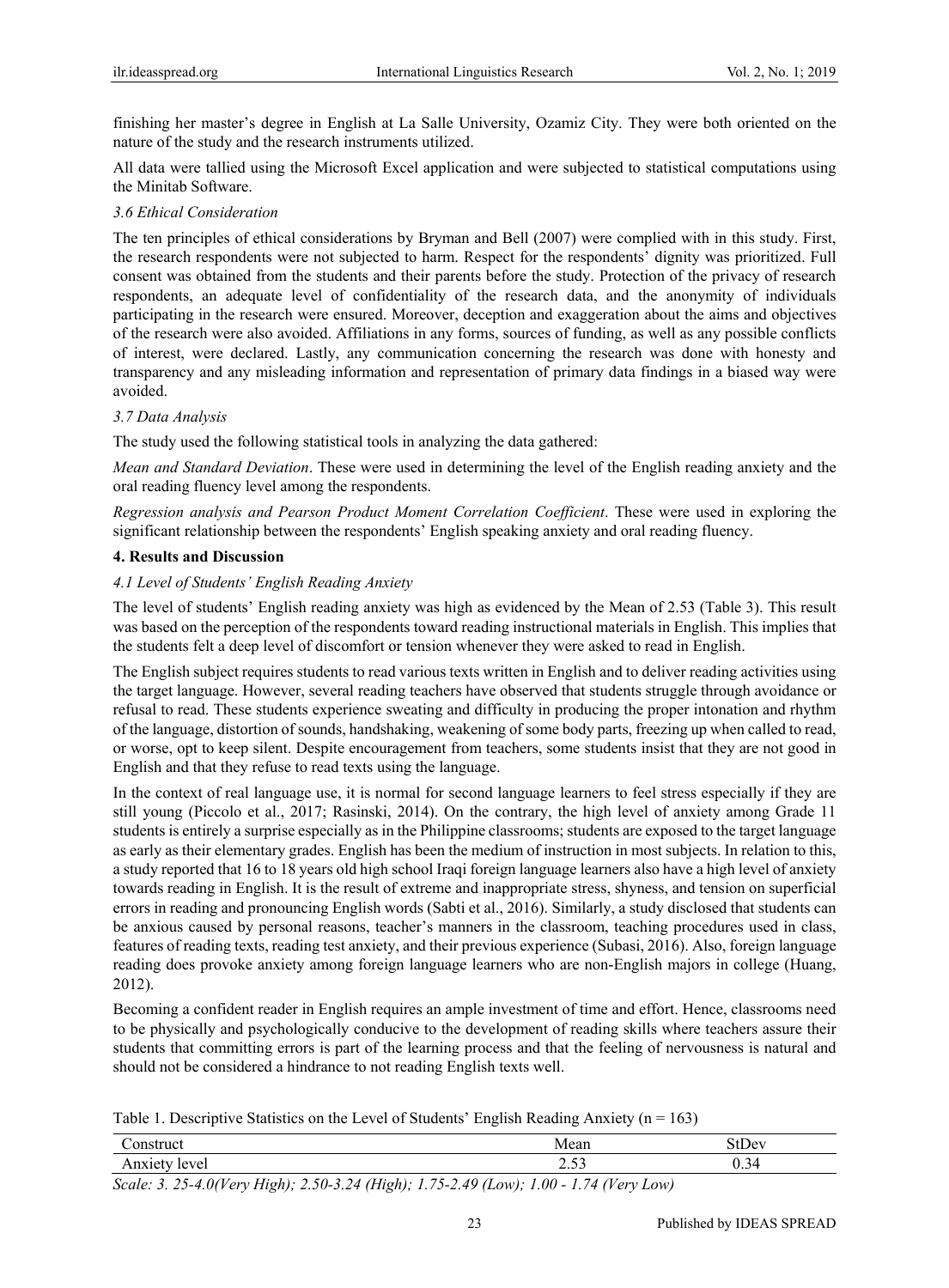# *4.2 Level of Students' Oral Reading Fluency*

The overall level of the respondents' oral reading fluency is instructional ( $M= 10.85$ ; SD = 3.04) as seen in Table 2. This result means that on average, the respondents have a fluent reading level concerning the accuracy, expression, and volume, phrasing, smoothness, and pace.

Concerning accuracy, phrasing, smoothness, and pace, the respondents are fluent. This finding reflects the effectiveness done by their present and past reading teachers in molding them to become able readers who need less scaffolding. The text for them may be challenging but manageable. They were able to read with 86 – 90percent precision even though there were several times for some students that they had to stop out of confusion on how to read words correctly. They managed to orally decode with a mixture of moderately fast and slow pacing, and with good prosody or expression.

Challenges with fluent reading extend into the middle and secondary grades. This claim loomed as a result of their study in 2011 that assessed 108 ninth-grade students attending an urban high school were two years behind on grade-level norms of reading with accuracy and pace (Paige & Magpuri-Lavell, 2014).

Table 2 shows the level of accuracy, expression, and volume among readers (M= 2.74; SD = 0.82). The respondents are fluent in this aspect. The results prove that on average, the learners can read with only  $1 - 10$  percent errors. In some areas of the passage, they make the text sound like natural language. Voice volume is appropriate although they occasionally slip into expressionless reading.

Moreover, the results of the current study disclosed that the level of oral fluency concerning phrasing and smoothness is fluent, as supported by the Means of 2.79 and 2.72, respectively. These findings mean that learners can read with a mixture of run-ons, mid-sentence. They pause for breath. There is some choppiness in their reading. There are reasonable stress and intonation. Poor decoders among children and adults have been shown to pause inappropriately more than good decoders and to exhibit less pitch variation (Schwanenflugel et al., 2015). The respondents, therefore, are good decoders of the text read although some also experienced occasional breaks because of difficulties with some specific unfamiliar words.

Lastly, their level of fluency concerning pacing is also fluent (M=2.82). Some respondents read at a moderately slow pace, but majority read with a mixture of fast and slow pace. Although on average the students reached the instructional level of overall reading fluency, teachers need to look into those students who are at the frustration level. Teachers need to foster a classroom that promotes love for oral reading and fluency in reading any types of text to develop critical reading and prepare them for further education or future work. They must also be exposed to relevant oral reading activities to make them grow into independent readers.

| Constructs              | Mean  | StDev |
|-------------------------|-------|-------|
| Accuracy                | 2.74  | 0.82  |
| Phrasing                | 2.79  | 0.81  |
| Smoothness              | 2.72  | 0.80  |
| Pace                    | 2.87  | 0.83  |
| Overall reading fluency | 10.85 | 3.04  |

Table 2. Descriptive Statistics on the Level of Students' Oral Reading Fluency

*Fluency Scale: 3. 25-4.0(Very fluent); 2.50-3.24 (Fluent); 1.75-2.49 (Fair); 1.00-1.74 (Poor) Overall Fluency Scale: 12.01-16.0(Independent level); 8.01-12.0 (Instructional); 4.0-8.0 (Fair)* 

# *4.3 Significant Relationship between the Level of Students' Reading*

# **Anxiety and Oral Reading Fluency**

The data in Table 3 shows the results of the regression analysis using anxiety as a predictor of the students' oral reading fluency. It revealed a highly significant relationship between the two variables. The regression coefficients for accuracy, expression, and volume, phrasing, smoothness, and pace are -0.263, -0.279, -0.359, and -0.323, respectively (Table 3). The coefficients are negative and show an inverse relationship between anxiety and the four components of oral reading fluency.

The results indicated that oral reading fluency regarding accuracy, expression, and volume, phrasing, smoothness, and pace were influenced by the level of students' English reading anxiety. The less anxious the students were, the better was their reading fluency. On the contrary, the higher the anxiety level of the students was, the lower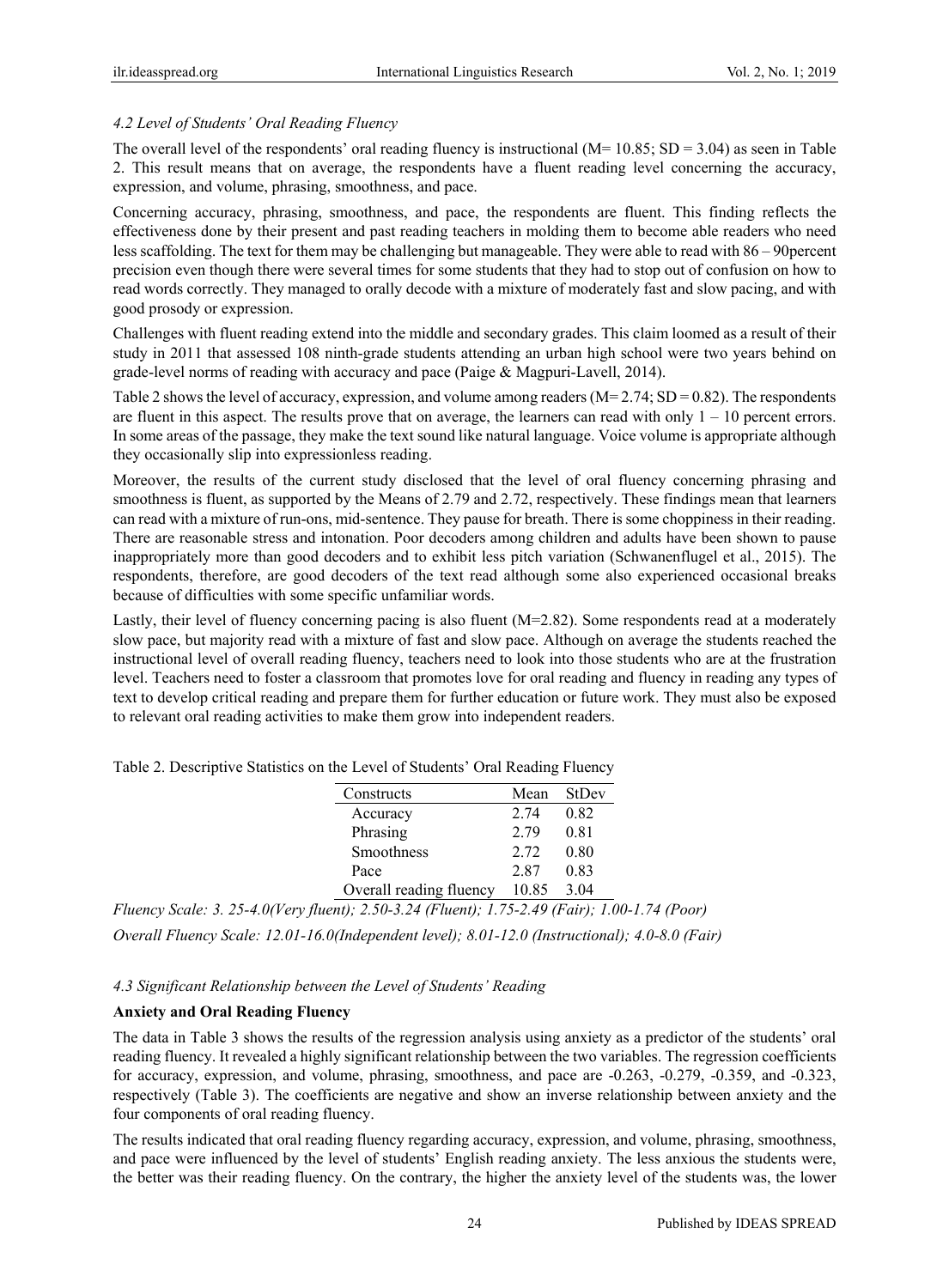the level was their oral reading fluency. In relation to this, students who experience a high level of anxiety may perceive a second language learning situation as frightening and intimidating and may respond to this threatening situation by showing poor learning performance (Budin, 2014).

Classroom activities in the Senior High School involve critical reading among students. However, this skill can only be mastered when students can independently read grade-level texts as is expected from them. More so, there are students who do not have the confidence even to read fluently especially when they are not sure if they understand what they are reading or when they get so confused, intimidated and bothered in pronouncing the words in English. Others get nervous when they do not understand the words and worse, get upset whenever they encounter unknown grammar when reading in English. Others also do not feel very comfortable at reading aloud and are not satisfied with their level of reading ability in English. Some are tensed at the thought that they will be listened to by their classmates and teachers using the second language. When students mispronounce words in English, the listening audience (e.g., classmates) tend to laugh, thereby causing embarrassment and loss of selfesteem of the ones trying to read. Worse, when teachers give unnecessary comments and ridicule, this may increase the students' anxiety level. Undesirable experiences may cause avoidance or refusal to avoid similar negative experience.

Relative to the findings in this study, the research on "A Study on Foreign Language Classroom Anxiety and Foreign Language Reading Anxiety among Indian ESL Learners" showed a negative correlation between foreign language reading anxiety and reading performance among participants (Mathew, 2015). Another study indicated that students who have higher anxiety level tend to have lower achievement in reading (Tsai, 2013). Higher anxiety affects comprehension, thus lowering the quality of oral reading fluency (Baki, 2017). Foreign language reading anxiety seems to be related to the perceived difficulty level of reading materials and reading task types (Sari, 2017).

Reading classrooms should be an avenue where students feel at ease as they try to enhance their fluency levels. Learners must be encouraged to read with texts that interest them and be helped in overcoming a disturbing feeling of anxiety. English teachers must be open to listening to their students and give constructive corrections or comments in a way that would not discourage or embarrass students. With thorough practice and extensive reading, the students eventually gain better oral reading fluency in English as they overcome their feeling of anxiety.

|                               | <b>Test Statistics</b> |         |                    |  |
|-------------------------------|------------------------|---------|--------------------|--|
| Variables                     | $r$ -value             | p-value | Remarks            |  |
| Reading Anxiety vs Accuracy   | $-0.263$               | 0.001   | Highly significant |  |
| Reading Anxiety vs Phrasing   | $-0.279$               | 0.000   | Highly significant |  |
| Reading Anxiety vs Smoothness | $-0.359$               | 0.000   | Highly significant |  |
| Reading Anxiety vs Pace       | $-0.323$               | 0.000   | Highly significant |  |
| Reading Anxiety vs ORF        | $-0.323$               | 0.000   | Highly significant |  |

Table 3. Test of significant relationship between the level of students' English reading anxiety and oral reading fluency (ORF)

*Note : p*≤*0.01 Highly Significant at α= 0.01 level* 

#### **5. Conclusion And Recommendations**

Heightened discomfort and tension rise when students read written texts in English. Also, despite the length of studying and being exposed to the English language since the completion of their elementary and Junior High School, students have not gained the desirable level of oral reading fluency for their grade and age – the independent reading fluency. Moreover, the quality of the oral reading of students is relative to how they feel during the actual read-aloud task. Stress, worry, fear, or nervousness affects the oral reading using the English language. Anxiety determines a student's reading fluency.

Based on the findings and conclusions of the study, it is recommended that principals or school heads and reading teachers plan programs and activities designed to improve the students' reading fluency. Teachers give utmost priority on securing a learning environment that is free from tension and anxiety. Teachers have to create a psychologically conducive reading classroom, maintaining a relaxing atmosphere where learners feel valued, interested, joyful and motivated to learn and read more. As facilitators of learning, teachers provide a classroom that is supportive, warm, and friendly where non-threatening and non-embarrassing reading activities are applied, and non-intimidating texts are utilized. Students control their anxiety and practice reading to achieve the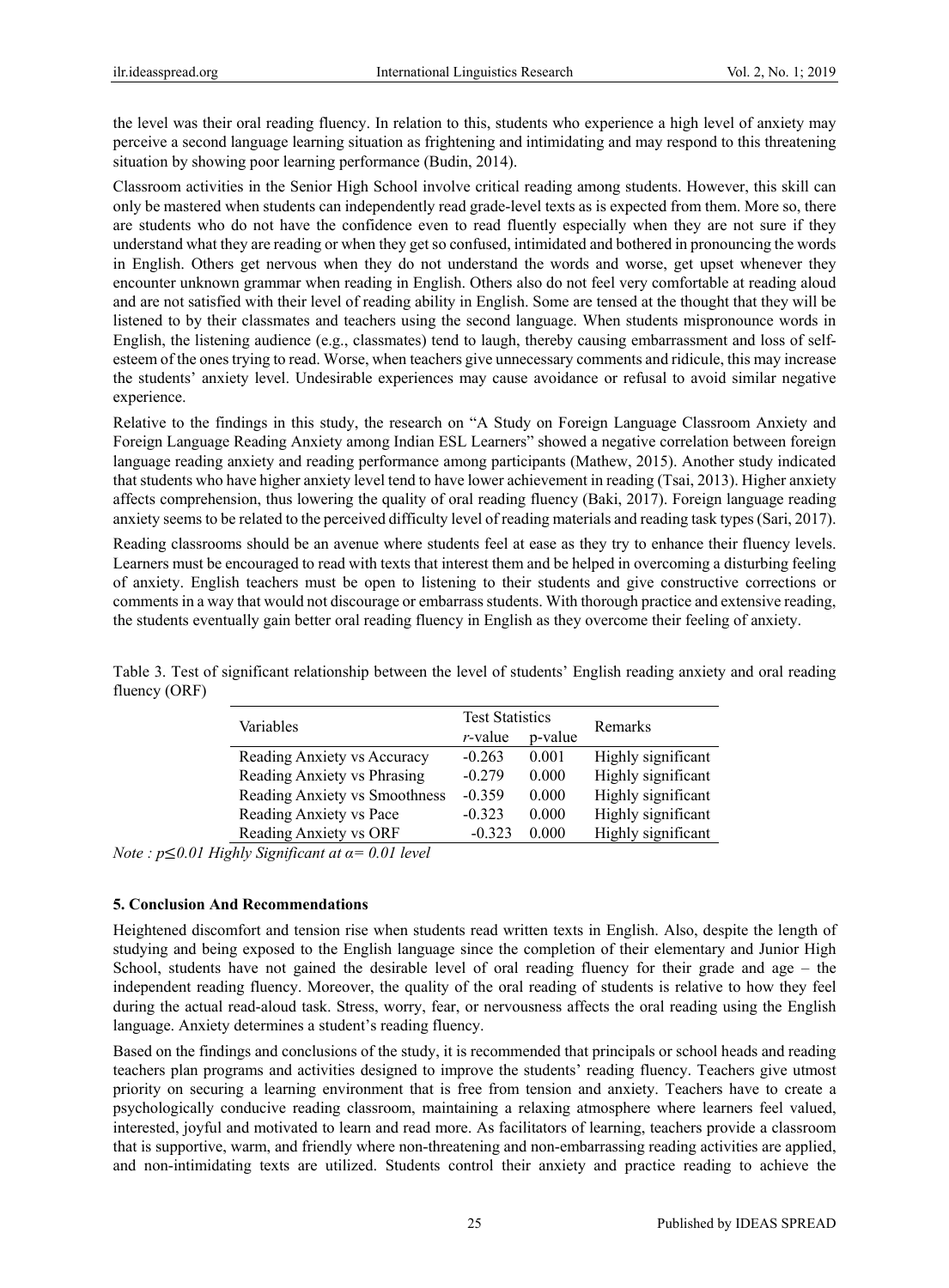independent level of oral reading fluency. Future researchers delve into the other factors that contribute to the oral reading fluency students.

#### **References**

- Al-Shboul, M. M., Ahmad, I. S., Nordin, M. S., & Rahman, Z. A. (2013). Foreign language reading anxiety in a Jordanian EFL context: A qualitative study. *English Language Teaching*, *6*(6), 38. Retrieved August 6, 2017 from https://goo.gl/ZXnYqG
- Baki, Y. (2017). The effect of anxiety and attitudes of secondary school students towards reading on their reading habits: A structural equation modeling. *Egitim Ve Bilim, 42*(191). Retrieved February 10, 2018 from https://goo.gl/3xupKN
- Budin, M. (2014). Investigating the relationship between English language anxiety and the achievement of school based oral English test among Malaysian Form Four students. *International Journal of Learning, Teaching and Educational Research*, *2*(1). Retrieved February 11, 2018 from http://goo.gl/rHgMbK
- Estrada, J. C. A. (2016). The Level of English Oral Reading Fluency among Abot-Alam Secondary Learners. *World Journal of English Language*, *6*(3), 9.
- Guimba, W. D., & Alico, J. C. (2015). Reading anxiety and comprehension of grade 8 filipino learners. *International Journal of Humanities and Social Sciences*, (1). Retrieved November 3, 2017 from https://goo.gl/gzgxfL
- Hayashi, C. (2015). *Japanese learners' motivation for reading english* (Order No. 3746062). Available from ProQuest Central. (1755656605). Retrieved on August 6, 2017 from https://goo.gl/k73pok
- Huang, Q. (2012). Study on correlation of foreign language anxiety and english reading anxiety. *Theory and Practice in Language Studies, 2*(7), 1520-1525. Retrieved August 6, 2017 from https://goo.gl/Mv6ddV
- Ismail, S. A. A. (2015). Secondary School Students' Reading Anxiety in a Second Language. *English Language Teaching*, *8*(11), 28. Retrieved August 6, 2017 from https://goo.gl/tKddyu
- Jafarigohar, M., & Behrooznia, S. (2012). The effect of anxiety on reading comprehension among distance EFL learners. *International Education Studies*, *5*(2), 159. Retrieved on August 6, 2017 from https://goo.gl/dpKGVU
- Liu, Y. H., & Samimy, K. K. (2012). Survey on anxiety in reading Chinese-English syntactic differences: A case of English reading anxiety in Taiwanese university students. *Theory and Practice in Language Studies*, *2*(7), 1363. Retrieved August 6, 2017 from https://goo.gl/JK6RUy
- Mathew, M. L. (2015). A study on foreign language classroom anxiety and foreign language reading anxiety among Indian ESL learners. *ACADEMICIA: An International Multidisciplinary Research Journal, 5*(11), 91-105. Retrieved November 3, 2017 from https://goo.gl/e5Yxv5
- Meer, Y., Breznitz, Z., & Katzir, T. (2016). Calibration of self-reports of anxiety and physiological measures of anxiety while reading in adults with and without reading disability. *Dyslexia, 22*(3), 267-284. Retrieved August 6, 2017 from https://goo.gl/UbQqoc
- Melanlioglu, D. (2014). Determining the psychometric features of reading anxiety scale. *Egitim Ve Bilim, 39*(176) Retrieved August 6, 2017 from https://goo.gl/e7NkUq
- Melanlioglu, D. (2014). Impact of metacognitive strategies instruction on secondary school students' reading anxieties. *Egitim Ve Bilim, 39*(176). Retrieved August 6, 2017 from https://goo.gl/8sPnVe
- Mohammadpur, B., & Ghafournia, N. (2015). An Elaboration on the Effect of Reading Anxiety on Reading Achievement. *English Language Teaching*, *8*(7), 206-215. Retrieved August 6, 2017 from https://goo.gl/rbzLgM
- Muhlis, A. (2017). Foreign language reading anxiety among Indonesian EFL senior high school students. *ENGLISH FRANCA: Academic Journal of English Language and Education, 1*(1), 19-44. Retrieved September 21, 2017 from https://goo.gl/ZzniW8
- Navarro, J. D., Garbin, Z. Z., Agena, E. M., & Garcia, O. B. (2015). Maritime Students' English Proficiency and Their Feedback on Instructional Materials. *Asia Pacific Journal of Maritime Education*, *1*(1), 1-1. Retrieved August 6, 2017 from https://goo.gl/rj2WSU
- Ntereke, B. B., & Ramoroka, B. T. (2017). Reading competency of first-year undergraduate students at University of Botswana: A case study. *Reading & Writing-Journal of the Reading Association of South Africa*, *8*(1), 1-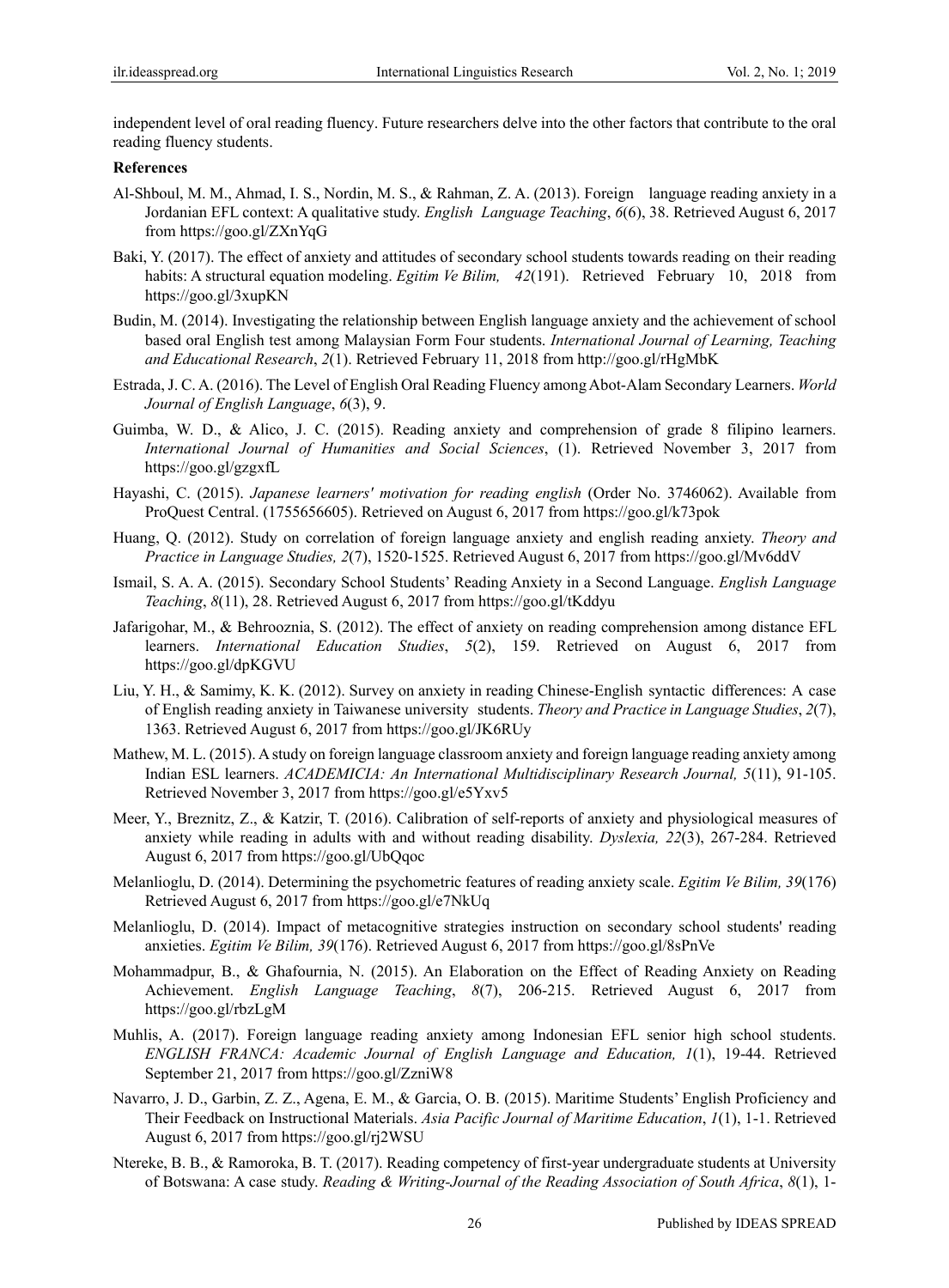11. Retrieved August 6, 2017 from https://goo.gl/BeM5a7

- Paige, D. D., & Magpuri-Lavell, T. (2011). Unpacking adolescent literacy skills in a high-poverty, urban high school. In T. Morrison, L. Martin, M. Boggs, & S. Szabo, (Eds.), Literacy promises: The thirty-third yearbook, a double peer reviewed publication of the Association of Literacy Educators and Researcher: Vol. 33, (pp. 219-236). Association of Literacy Educators and Researchers: Corpus Christi, TX.
- Paige, D. D., & Magpuri-Lavell, T. (2014). Reading fluency in the middle and secondary grades. *International Electronic Journal of Elementary Education, 7*(1), 83-95. Retrieved February 11, 2018 from https://goo.gl/CUaNWo
- Piccolo, L. R., Giacomoni, C. H., Julio-costa, A., Oliveira, S., Zbornik, J., Haase, V. G., & Salles, J. F. (2017). Reading anxiety in L1: Reviewing the concept. *Early Childhood Education Journal, 45*(4), 537-543. Retrieved August 6, 2017 from https://goo.gl/7aaGMi
- Polit, D.F. and Hungler, B.P. 2013. Essentials of Nursing Research: Methods, Appraisal, and Utilization (8<sup>th</sup> Edition ed.). Philadelphia: Wolters Kluwer/Lippincott Williams and Wilkins
- Rajab, A., Zakaria, W. Z. W., Rahman, H. A., Hosni, A. D., & Hassani, S. (2012). Reading anxiety among second language learners. *Procedia-Social and Behavioral Sciences*, *66*, 362-369. Retrieved August 6, 2017 from https://goo.gl/TsPnzo
- Rasinski, T. (2014). Fluency matters. *International Electronic Journal of Elementary Education, 7*(1), 3-12. Retrieved July 15, 2017 from https://goo.gl/Efhaa1
- Rasinski, T. V., Padak, N. D., McKeon, C. A., Wilfong, L. G., Friedauer, J. A., & Heim, P. (2005). Is reading fluency a key for successful high school reading? *Journal of Adolescent & Adult Literacy, 49*(1), 22-27. Retrieved January 11, 2018 from https://goo.gl/gsQEmd
- Readability Formulas. 2017. Flesch Kinkaid Reading Ease https://goo.gl/BwixTP
- Sabti, A. A., Mansor, Y. T. M. B. T., Altikriti, M. Q., Abdalhussein, H. F., & Dhari, S. S. (2016). Gender Differences and Foreign Language Reading Anxiety of High School Learners in an Iraqi EFL Context. *International Journal of Applied Linguistics and English Literature*, *5*(5), 208-214. Retrieved August 6, 2017 from https://goo.gl/U72XZT
- Saito, Y., Garza, T., & Horwitz, E. K. (1999). Foreign language reading anxiety. The Modern Language Journal. 83, 202-218
- Sari, W. P. (2018). The Relationship Between Reading Anxiety and Reading Strategy Used by Efl Student Teachers. *Edukasi: Jurnal Pendidikan dan Pengajaran, 4*(2), 1-9. Retrieved February 1, 2018 from https://goo.gl/r9TsY7
- Schwanenflugel, P. J., Westmoreland, M. R., & Benjamin, R. G. (2015). Reading fluency skill and the prosodic marking of linguistic focus. *Read. Writ. 28*, 9-30. Retrieved January 28, 2018 from https://goo.gl/ZTYuP3
- Tsai, C. C. (2013). Exploring the relationships between reading anxiety and reading strategy use among university students in Taiwan. *International Journal of English and Education, 2*(4), 28-39. Retrieved February 11, 2018 from https://goo.gl/b6z1ob
- Urquhart, A.H. & Weir, C. J. 2014. Reading in a Second Language: Process, Product and Practice. Routledge: New York City. Retrieved August 6, 2017 from https://goo.gl/FbBbMR
- Wallace, J. N. (2013). *Effectiveness and efficiency of reading error correction procedures on the reading accuracy, reading fluency, and reading comprehension of fourth grade students* (Order No. 3609730). Available from ProQuest Central. (1502876639). Retrieved January 28, 2018 from https://goo.gl/nVQuhD
- Zhao, A., Guo, Y., & Dynia, J. (2013). Foreign language reading anxiety: Chinese as a foreign language in the United States. *The Modern Language Journal*, *97*(3), 764-778. Retrieved August 6, 2017 from https://goo.gl/1D3peL
- Zhou, J. (2017). Foreign language reading anxiety in a chinese as a foreign language context. *Reading in a Foreign Language, 29*(1), 155-173. Retrieved January 28, 2018 from https://goo.gl/qiFwma
- Zoghi, M. (2012).An instrument for EFL reading anxiety: Inventory construction and preliminary validation. *The Journal of ASIA TEFL, 9*(1), 31&56.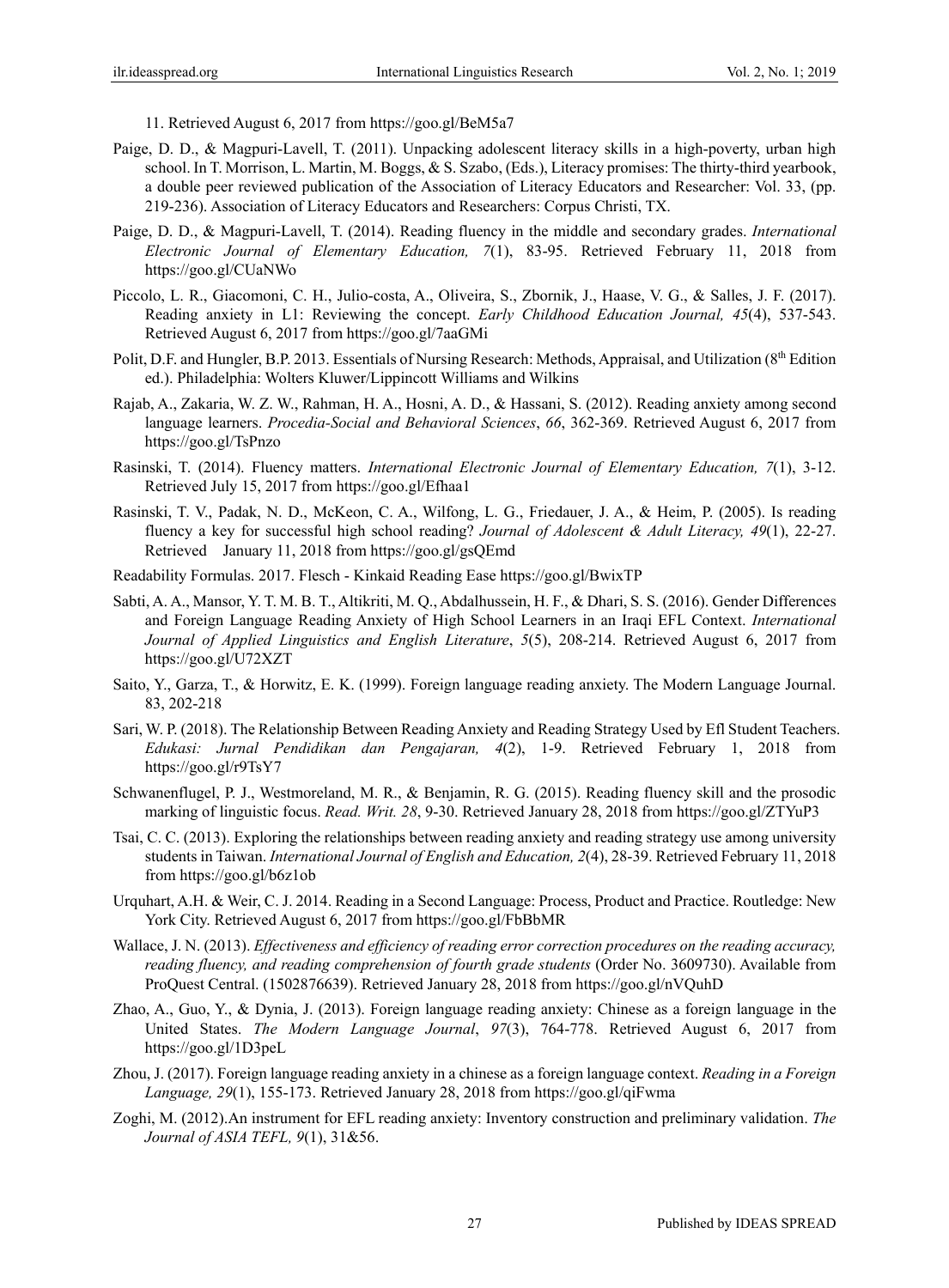# **Appendix A**

Reading Anxiety Questionnaire (Saito et al., 1999).

Direction: The following statements concern the situation of foreign language reading anxiety. Please rate these statements to indicate how you feel or think personally. Please use the following scale in choosing your answer: 4- Strongly Agree; 3 - Agree; 2 - Disagree; 1 - Strongly Disagree.

|                                                                                                  |   |   | <b>Responses</b> |  |
|--------------------------------------------------------------------------------------------------|---|---|------------------|--|
| <b>Indicators</b>                                                                                | 4 | 3 | 2                |  |
| 1. I get upset when I am not sure whether I understand what I am reading in English.             |   |   |                  |  |
| 2. When reading English, I often understand the words but still I cannot quite understand what   |   |   |                  |  |
| the author is saying.                                                                            |   |   |                  |  |
| 3. When I am reading, I get so confused I cannot remember what I am reading.                     |   |   |                  |  |
| 4. I feel intimidated whenever I see a whole page of English in front of me.                     |   |   |                  |  |
| 5. I am nervous when I am reading a passage in English when I am not familiar with the topic.    |   |   |                  |  |
| 6. I get upset whenever I encounter unknown grammar when reading English.                        |   |   |                  |  |
| 7. When reading English, I get nervous and confused when I do not understand every word.         |   |   |                  |  |
| 8. It bothers me to encounter words I cannot pronounce while reading English.                    |   |   |                  |  |
| 9. I usually end up translating word by word when I am reading English.                          |   |   |                  |  |
| 10. By the time I get past the funny letters and symbols in English, it is hard to remember what |   |   |                  |  |
| I am reading about.                                                                              |   |   |                  |  |
| 11. I am worried about all the new symbols I have to learn in order to read English.             |   |   |                  |  |
| 12. I enjoy reading English.                                                                     |   |   |                  |  |
| 13. I feel confident when I am reading in English.                                               |   |   |                  |  |
| 14. Once I get used to it, reading English is not so difficult.                                  |   |   |                  |  |
| 15. The hardest part of learning English is learning to read.                                    |   |   |                  |  |
| 16. I would be happy just to learn to speak English rather than having to learn to read as well. |   |   |                  |  |
| 17. I do not mind reading to myself, but I feel very uncomfortable when I have to read English   |   |   |                  |  |
| aloud.                                                                                           |   |   |                  |  |
| 18. I am satisfied with the level of reading ability in English that I have achieved so far.     |   |   |                  |  |
| 19. English culture and ideas seem very foreign to me.                                           |   |   |                  |  |
| 20. You have to know so much about English history and culture in order to read English.         |   |   |                  |  |

# **Appendix B**

#### MULTIDIMENSIONAL SCALE FOR READING FLUENCY (Rasinski, 2004)

| Reader              |                            |                              |                           |                           |              |
|---------------------|----------------------------|------------------------------|---------------------------|---------------------------|--------------|
| <b>Fluency Area</b> | $\overline{\mathbf{4}}$    | 3                            | $\mathbf{2}$              |                           | <b>Score</b> |
| Accuracy,           | Reads<br>with<br>good      | Makes<br>sound like<br>text  | Begins to use voice to    | Reads words as if         |              |
| <b>Expression</b>   | expression<br>and          | natural language throughout  | make text sound like      | simply to get them out.   |              |
| and Volume          | enthusiasm throughout      | the better part of the       | natural language in       | Little sense of trying to |              |
|                     | Varies<br>the<br>text.     | passage. Occasionally slips  | some in areas of the text | make text sound like      |              |
|                     | expression and volume      | into expressionless reading. | but not in others. Focus  | natural language. Tends   |              |
|                     | to match his or her        | Voice volume is generally    | remains<br>largely on     | to read in a quiet voice; |              |
|                     | interpretation of the      | appropriate throughout the   | pronouncing the words.    | Makes 7 and above         |              |
|                     | passage. Pronunciation     | text. Makes 1 - 3 errors in  | Still reads in a quiet    | errors in pronunciation   |              |
|                     | of words is perfect.       | pronunciation                | voice. Makes $4 - 6$      |                           |              |
|                     |                            |                              | errors in reading.        |                           |              |
| Phrasing            | Generally reads with       | Reads with a mixture of run- | Frequently reads in       | Reads in monotone with    |              |
|                     | good phrasing, mostly in   | ons, mid-sentence pauses for | two- and three-word       | little sense of phrase    |              |
|                     | and<br>clause<br>sentence  | and<br>breath,<br>some       | giving<br>phrases,<br>the | boundaries; frequently    |              |
|                     | with<br>units,<br>adequate | choppiness;<br>reasonable    | impression of choppy      | reads word-by-word        |              |
|                     | attention to expression.   | stress and intonation.       | reading; improper stress  |                           |              |
|                     |                            |                              | and intonation fail to    |                           |              |
|                     |                            |                              | mark ends of sentences    |                           |              |
|                     |                            |                              | and clauses.              |                           |              |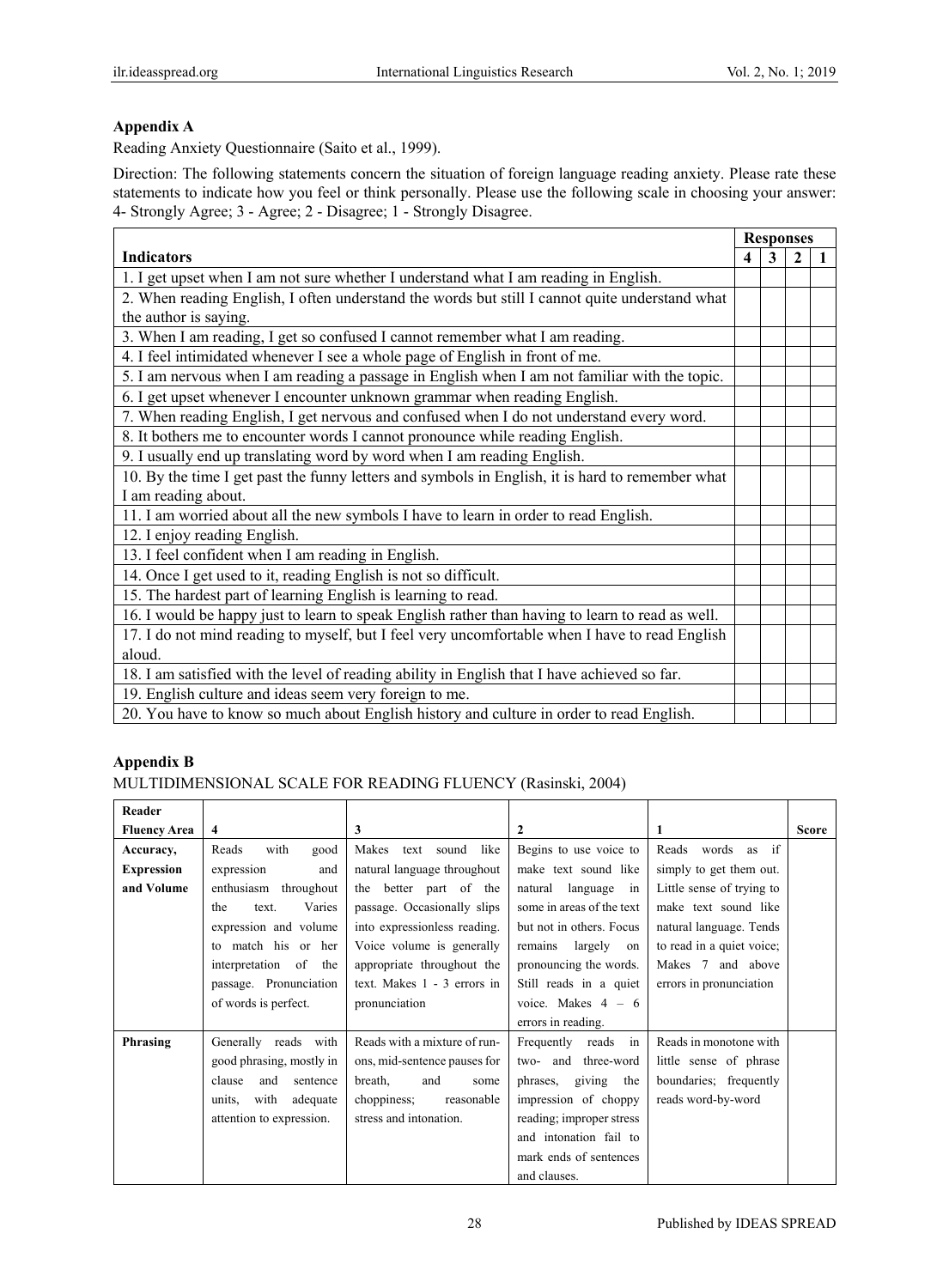| <b>Smoothness</b> | Generally<br>reads         | Occasionally breaks smooth    | Experiences<br>several  | Makes<br>frequent          |
|-------------------|----------------------------|-------------------------------|-------------------------|----------------------------|
|                   | with<br>smoothly<br>some   | rhythm<br>of<br>because       | "rough spots" in text   | extended<br>pauses,        |
|                   | breaks.<br>resolves<br>but | difficulties<br>with specific | where extended pauses   | hesitations, false starts, |
|                   | word<br>and<br>structure   | words and/or structures.      | or hesitations are more | sound-outs, repetitions,   |
|                   | difficulties<br>quickly,   |                               |                         | multiple<br>and/or         |
|                   | usually through self-      |                               |                         | attempts frequent and      |
|                   | correction.                |                               |                         | disruptive.                |
| Pace              | Consistently<br>reads at   | with<br>Reads<br>uneven<br>an | Reads<br>moderately     | Reads<br>slowly<br>and     |
|                   | conversational<br>pace;    | mixture of fast and slow      | slowly.                 | laboriously.               |
|                   | appropriate<br>rate        | pace.                         |                         |                            |
|                   | throughout reading.        |                               |                         |                            |
| Total             |                            |                               |                         |                            |

## **Appendix D**

Oral Reading Fluency Material

Direction: Read the passage orally. Be guided by the multidimensional fluency rubric:

National strength can only be built on character. A nation is nothing more nor less than its citizenry. It is the people that make up the nation and, therefore, it cannot be stronger that its component parts. Their weakness is its failings, their strength its power. Show me a people composed of vigorous , sturdy individuals, of men and women healthy in mind and body; courteous, brave industrious, self-reliant; purposeful in thought as well as in action; imbued with sound patriotism and profound sense of righteousness; with high social ideals and a strong moral fiber; and I will show you a great nation, a nation that will not be submerged, a nation that will emerge victorious from the trials and bitter strifes of a distracted world, a nation that will live forever, sharing that common task of advancing the welfare and promoting the happiness of mankind. We are engaged in the epic task of building our nation, to live and flourish, not for a day but for all time. We must find the flaws, if there be any, in our concept of individual and community life, as well as in our character, and proceed at once to remedy them. I have an abiding faith in our people. I know that they have all the faculties needed to become a powerful and enlightened nation. The Filipino is not inferior to any man of any race. His physical, intellectual, and moral qualities are as excellent as those of the proudest stock of mankind. – Manuel L. Quezon ("The Policies and Achievement of the Government and Regeneration of the Filipino")

#### **Curriculum Vitae**

#### **Personal Data**

Name: Jane Charity Estrada-Madronero

Place of Birth: 54-C Triunfo, Ozamiz City

Date of Birth: July 27, 1993

Office Address: Ozamiz City National High School, Ozamiz City

Civil Status: Single

Father: Joseph R. Estrada

Mother: Catherine A. Estrada

#### **Education**

Graduate: Master of Arts in Education, Major in English Language Teaching, Misamis University, Ozamiz City April 2018

College: Bachelor of Secondary Education Major in English

Holy Angel University, Angeles City

#### April 2013

Secondary: Geronima Cabrera National High School

Riverside, Kolambugan Lanao del Norte

April 2009